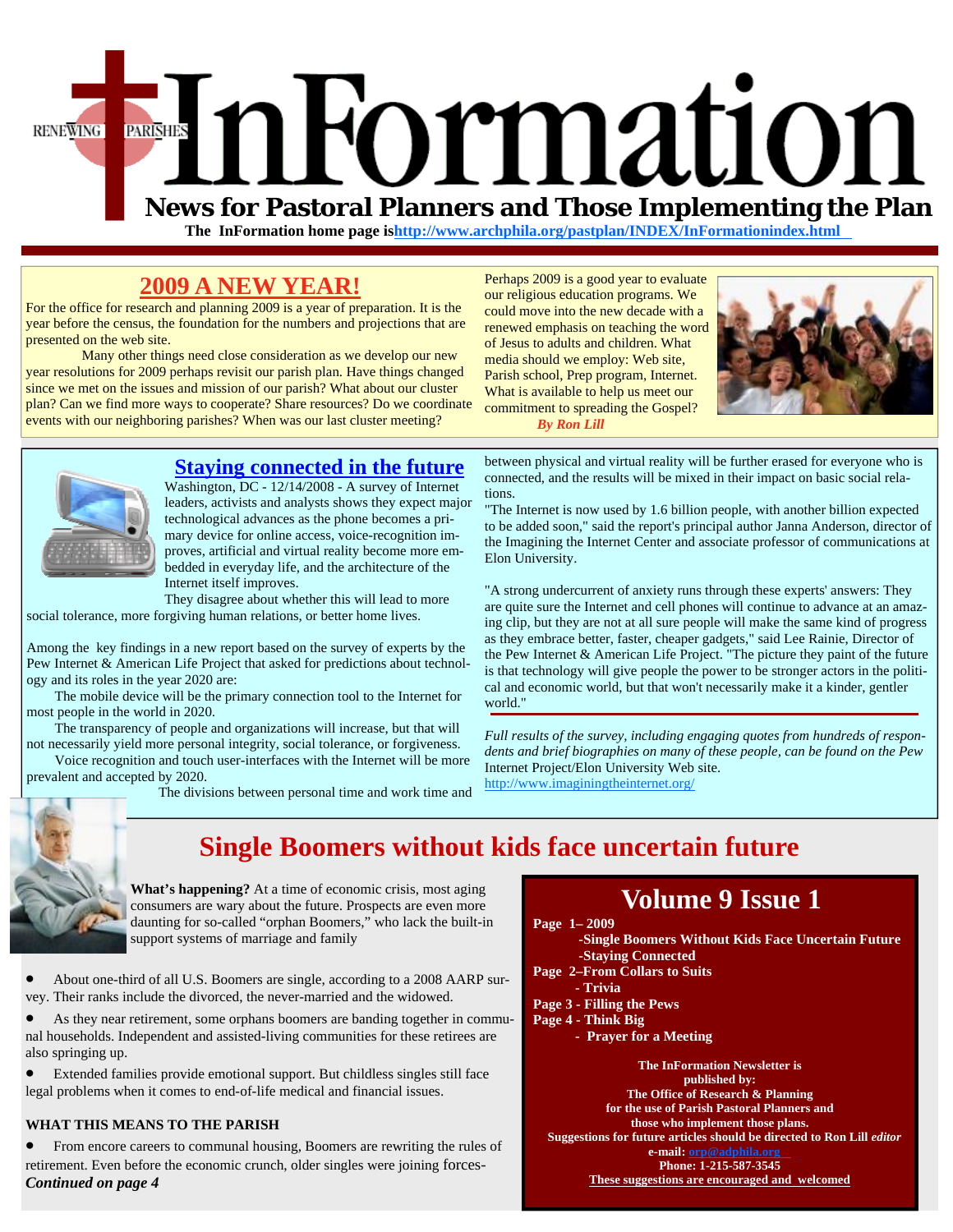

### **Collars to suits?**

In the last issue we published a chart titled *what do the numbers [tell us? http:/archphila.org/pastplan/](http://www.archphila.org/pastplan/InFormation/information8-5.pdf) /InFormation/information8-5.pdf* 

(**Hint-** it's on page 5 of issue 8-5) If we do the math and compare 2006 with 2008, Arch. Phila. with the entire U.S. we see that the priest to catholic ratio is US 2008- 1,553 to 1 Phila. 2006- 1,423 to 1

When we add permanent Deacons, religious brothers and professional staff we see-

 US- 2008- 834 to 1 Phila.- 2006- 919 to 1

Once again what do the numbers tell us?

*Ron Lill* 

### From collars to suits

Many of the leadership, management and human-resource challenges facing the Church stem from the declining number of priests and Religious serving the Church and the increasing numbers of laity taking their place. In 1991, for example, there were 15,000 lay ministers. By 2006, that number climbed to 30,000.



Based upon data collected by Georgetown's Center for Applied Research in the Apostolate and the U.S.Conference of Catholics Bishops

**Scholand** 

#### **The Winter 2008 issue of "Church" Magazine Featured a center insert**  FYI. Titled**-PASTORAL PLANNING AND COUNCILS FEATURING SEVERAL AUTHORS INCLUDING …. Marti Harrington Marti wrote an article about the successful merger of two Philadelphia Parishes titled**

 **"A Journey of Hope"** 



Marti Harrington, Archdiocese of Philadelphia Coordinator Parish Pastoral Councils . . . . . . . . . . . . . . .

----------------

### **Trivia Box**

In the Archdiocese of Philadelphia How much do Catholic households give to the parish annually? *Go to Page 4 in the answer box* 

**Has your parish or Cluster entered into a Planning Process?** 

**Do you need a professional Facilitator? The office of Research and Planning maintains a list of trained and experienced Resource people. Contact us at:** *The Archdiocese of Philadelphia 222 n. 17th Street Rm.216 Phila. Pa 19103*  **Phone** *215-587-3545* **E-mail** *orp@adphila.org* 



 **To read this article go to:** 

## **CAN I GET**

**ADDITIONAL** 

**COPIES OF THE** 

**INFORMATION?** 

#### **You can click on to the news letter web site**

[http://www.archphila.org/pastplan/](http://archphila.org/pastplan/INDEX/InFormationindex.html)INDEX/ InFormationindex.html

 *Note: You can print as many copies as you need* 



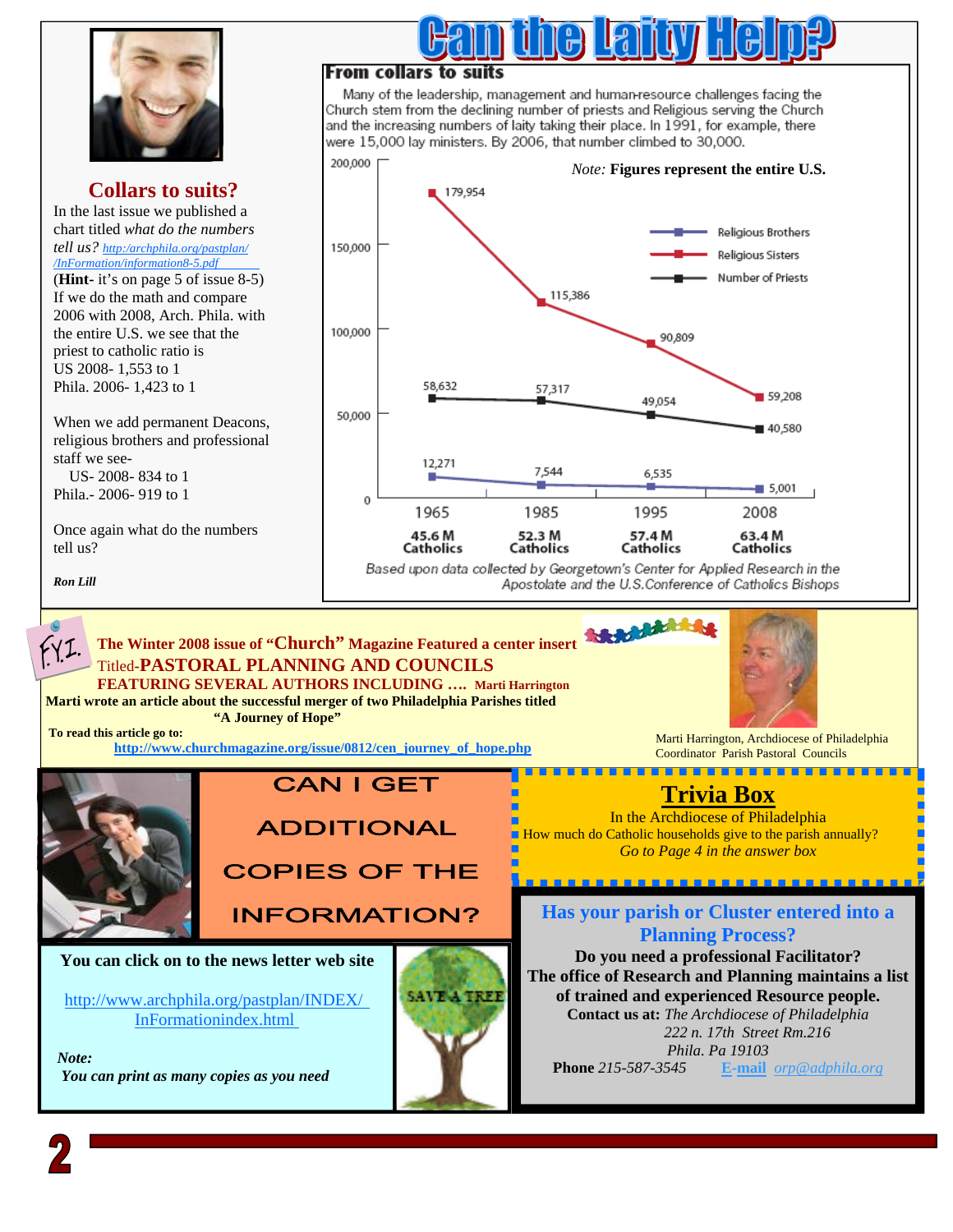# **What are some Parishes doing to fill the pews?**

#### **EVANGELIZATION ACTIVITIES AROUND THE ARCHDIOCESE:**

**Presentation:** *DO YOU HEAR? (AN EVENING OF CAROLING AND TEACHINGS ON THOSE CHRISTMAS CAROLS)* 

- *1.* St. Joseph, Downingtown: *we stopped counting after 700 people.*
- *2.* Epiphany Parish, Plymouth Meeting: *The attendance was great despite the dismal rainy night! A lot of the faces were unfamiliar.*
- *3.* St. John Fisher, Boothwyn: *The people loved to hear the history behind the carols and reflect on verses unfamiliar to them.*

**If you would like to offer "Do you Hear" to your parishioners next year. Workshops will be offered in the late Spring and Fall."** 

 **Also Our Lady of Ransom, Philadelphia** – left religious materials at 5600 households. Over a 2 day period students and parishioners went to every house in the area and put plastic bags with materials on every door. Some of the items in the packets were: parish bulletin, November and December schedule of parish events, invitation to Thanksgiving and Christmas Masses, *English as Second Language*  classes, citizenship classes, etc. Some materials were in English and Spanish.

**For more information contact Joann Jordan, Coordinator of Evangelization, 215-624-6782.** 

### **If You're LOOKING FOR CREATIVE WAYS TO FILL THE PEWS Sr. Louise can help With the following:**

#### Presentations:

- Too Few in the Pew! Inviting the inactive and unchurched.
- Becoming a More Welcoming Parish
- Creating and rejuvenating Small Christian Communities
- Developing a Home Visitation Outreach
- St. Paul: Teach Us to Evangelize
- Ministry: Servicing with an Evangelizing Heart
- Catholic Education: Fertile Ground for Making Disciples
- Liturgy: Creating Space for the Finger of God
- Individual meetings with Pastor/Pastoral Staff
- Presentation to Pastoral Councils, Parish Organization and/or Entire Parish  **Sr. Louise's greatest desire is to work with your parish**

If Sister can be of service, please contact her at 215-587-0547 or e-mail SRLALFF@adphila.org



Invigorate your WHOLE parish! Free, practical, concrete services delivered right to your door! **Sr. Louise Alff O.S.F.** 



*Coordinator for evangelization Archdiocese of Philadelphia* 

#### **TO RECEIVE MORE CREATIVE EVANGELIZATION IDEAS?**  Sign up for the *Evangelization Newsletter* which has:

- Evangelization ideas from around the diocese and country
- Resources from National Evangelization Organizations
- Listing of workshops and services available to parishes
- Reflections on Sunday readings and more . . .

#### **How to sign up for newsletter:**

Email Sr. Louise at: SRLALFF@adphila.org. Say: "*add me to newsletter."* Please indicate your parish.

LAST THOUGHT: Best Vitamin for Christians – B1 *All this information appeared in Sister Louise Alff's News Letter*